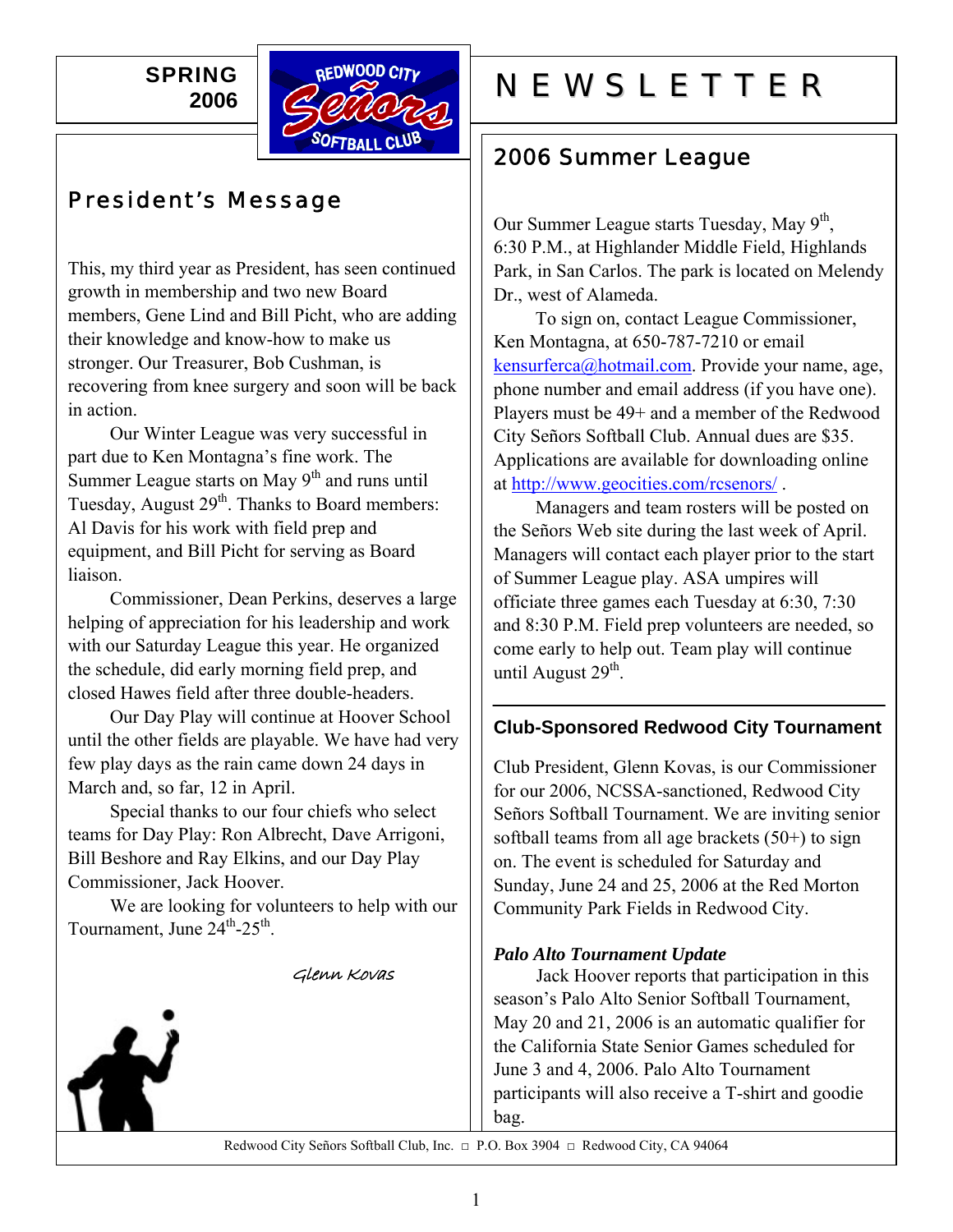# Day Play

Day Play Commissioner, Jack Hoover, reminds all participants with "cabin fever" that our Tuesdaythough-Thursday Day Play will continue at Hoover School (near the corner of Woodside Rd. and Spring St. in Redwood City) until school is out in June. Then we will move Day Play back to Mitchell field in Red Morton Community Park.

Batting practice begins around 9 A.M. and games get underway promptly at 10 A.M. To be selected for team play, you need to be signed in, on the field and ready to rumble no later than 9:45 A.M.

The complete Day Play book of rules has been approved by the Board. Players and managers will find it displayed for quick reference at every game.

The Board recently ruled that players who are 80+ and/or female can use composite bats. We've already experienced the results in Nick Iomo's monster Day Play hits.

To check on game locations, cancellations due to field conditions, and the possibility of Friday games, call 650-363-1140 after 7 A.M. You will be prompted to press #5 to hear a recorded message on Day Play status.

Please arrive before 9 A.M. to help out our Club field prep volunteers before batting practice. Players who do are usually rewarded with some extra fielding practice.

#### **STAY TUNED IN**  Club Information Hotline and Website

Planning on playing when the weather is marginal? Save time and money by calling 650-363-1140 for up-to-the-minute information about Day Play, Tuesday Night League and NCSSA Tournament schedules and cancellations. Select from a series of messages provided by Board members, Joe Bozzuto and Bob Cushman, on our Club Information Hotline. After you connect press the following numbers for game schedules and weather cancellations:



Our Club Website at:

<http://www.geocities.com/rcsenors/>

also contains important information. Brenda Guzman updates the site frequently with information about Club events, people, rule changes, schedules, softball resources, and links to NCSSA and other softball sites.



Redwood City Señors Softball Club, Inc. □ P.O. Box 3904 □ Redwood City, CA 94064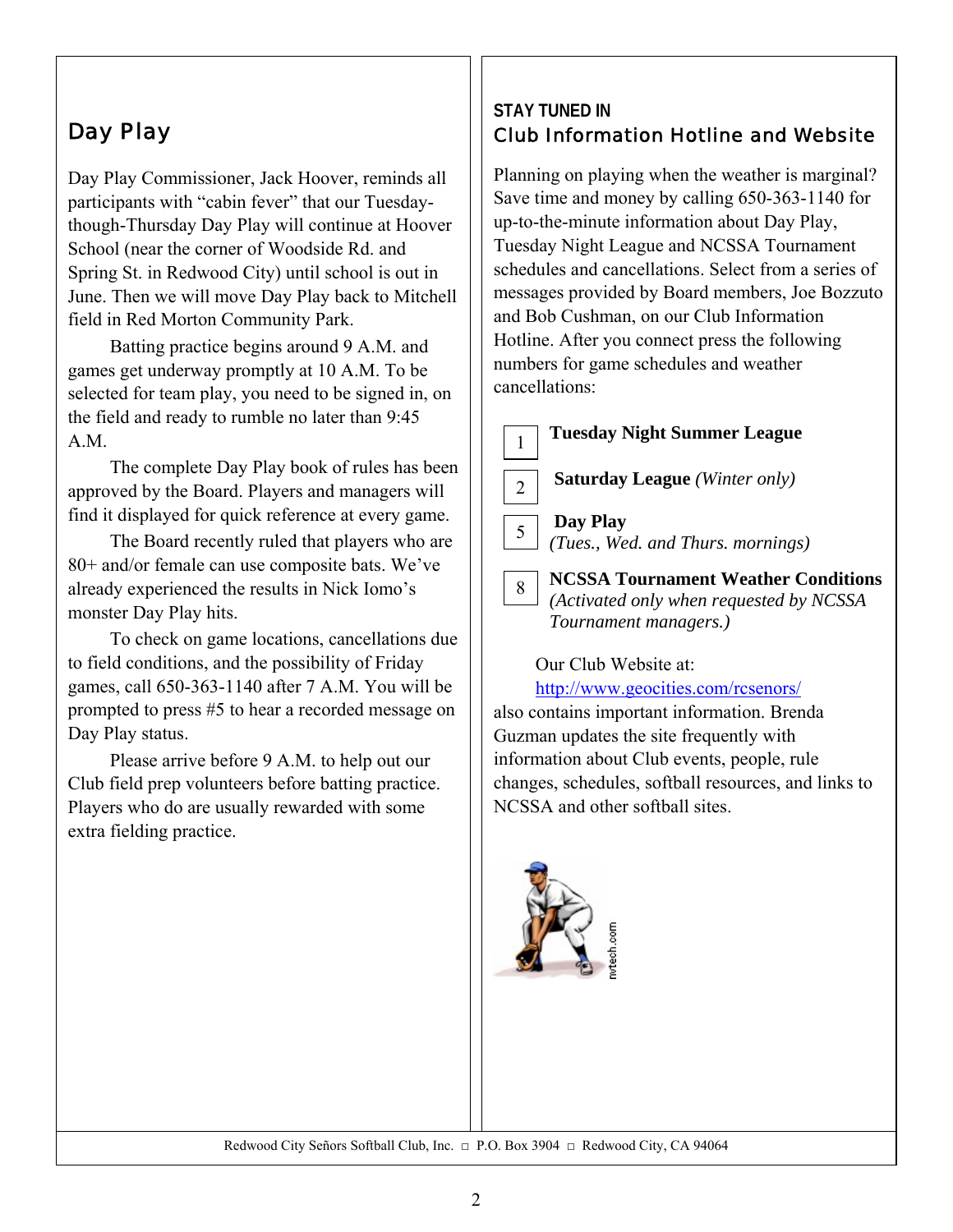## 2006 Club-Sponsored Tournament Teams

Each spring our Board of Directors provides significant support to each of our Redwood City tournament senior softball teams. This allocation consists of a cash subsidy, paid ASA team registration fees, and paid ASA team liability insurance premiums. Fees are waived for teams participating in our June 2006 Redwood City Tournament. This year's teams are:

#### *Redwood City Team Manager*

Cardinals 65's Mike Vigo Cardinals 60's Jerry Marsh Chiefs 65's Mike Solis Chiefs 70's Dean Perkins Chiefs 75's Dean Perkins State Roofing Royals 70's Joe Filios State Roofing Royals 65's Charles Sutton Reds Ken Montagna Bay Supporters Mark Kaufmann

#### *Day Play Teams*

 Our Club also provides year-'round support for our Day Play teams — the Wolverines, Maulers, Panthers and Field of Dreams. That support includes: playing fields at Mitchell Park and Hoover School arranged by Day Play Commissioner, Jack Hoover; field prep by a generous group of volunteers including (but not limited to) Mel Rankin, Rick Allen, Bob Cushman, and Rigo Mendiola, etc.; field equipment; game equipment and supplies; and adult supervision.



## Annual One-Pitch Tournament and **Barbecue**

- *Tuesday, July Fourth 2006*
- *Mitchell and McGarvey fields, Red Morton Community Park, Redwood City*
- *Games begin at 9 A.M., Barbeque ~ 11 A.M.*
- *Deadline for player sign-up: Tuesday, June 20, 2006*
- *Joe Bozzuto, Commissioner*

#### *One-Pitch Tournament*

Only Club members are eligible to participate in the one-pitch tournament. You will receive more details by mail including a player sign-up sheet in plenty of time to meet the June  $20<sup>th</sup>$  deadline. Teams will be organized from entries and players will be notified of team assignment before the start of the first game. Teams should be at the field and ready to play by 9 A.M.

#### *Barbecue*

All club members, their families and guests are invited to watch the games, enjoy the free food and drinks, and purchase Opportunity Drawing Tickets for a chance to win valuable prizes. The hamburgers, hotdogs, soft drinks and other goodies will be served around 11 a.m.

#### *Opportunity Drawing*

Tickets are \$1 each and will be also be available at the park just before the drawing. Remember to keep your half of Opportunity Drawing Tickets when you mail payment. Prizes include two \$50 bills and merchandise. This is a vital source of revenue used to support club activities.

#### *Volunteers Wanted*

Joe is looking for volunteers to help with field prep and maintenance as well as the food service and Opportunity Drawing. Please contact him at 650-368-7367 or meet with him at Day Play to help out.

Redwood City Señors Softball Club, Inc. □ P.O. Box 3904 □ Redwood City, CA 94064